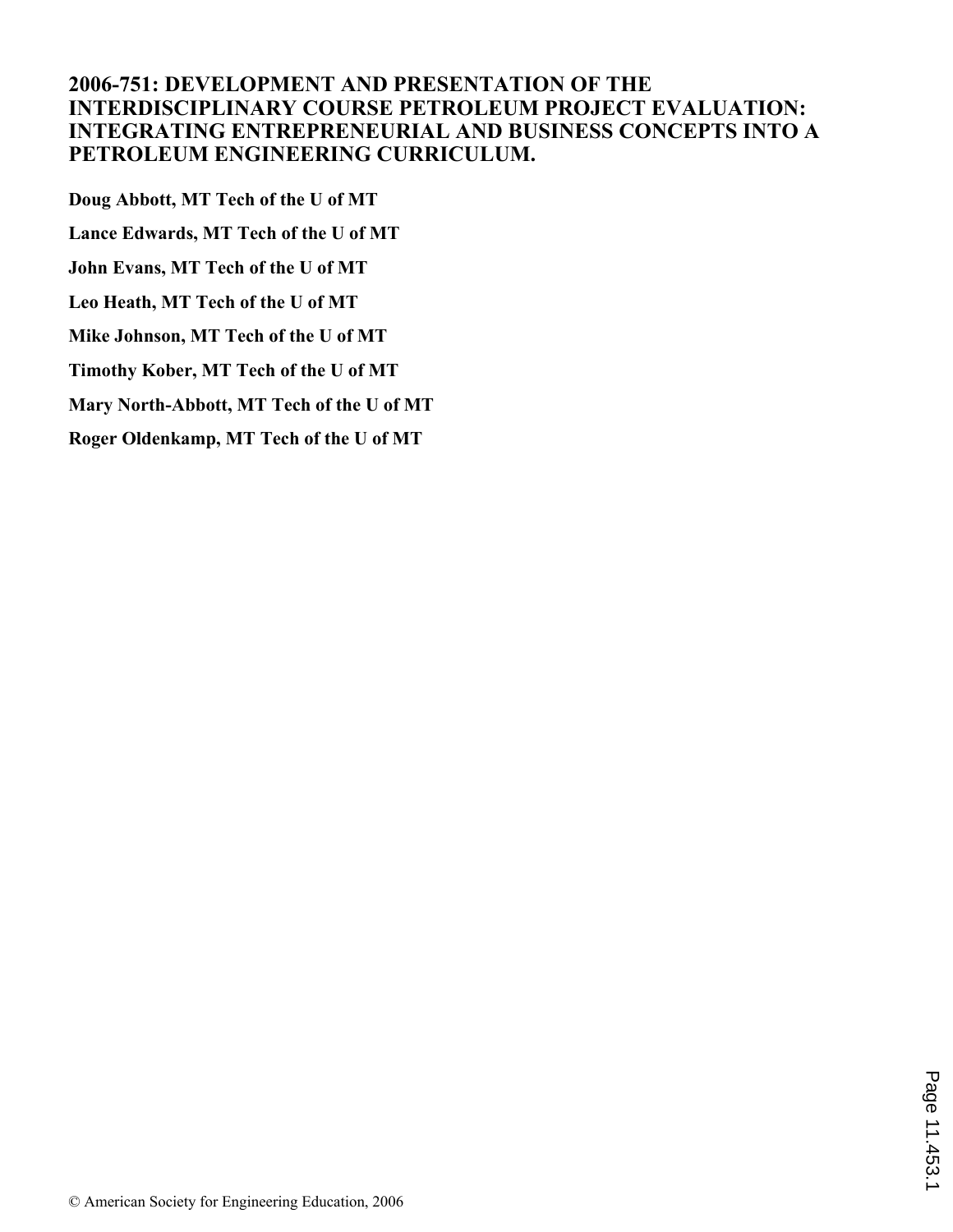Development and presentation of the interdisciplinary course Petroleum Project Evaluation: integrating entrepreneurial and business concepts into a petroleum engineering curriculum.

#### Abstract

The interdisciplinary course, PET 4460 – Petroleum Project Evaluation, offered at Montana Tech, was a direct result of the changing landscape in the petroleum engineering field. The course combined engineering concepts that students learned in other courses with entrepreneurship and other business concepts that entry-level petroleum engineers must possess in order to be successful. Faculty from the Business and Petroleum Engineering departments developed the course over a two-year time span with input/feedback from the Petroleum Engineering Department's industrial advisory board as well as input from upper-level management from many of the businesses operating in the petroleum arena. The subjects covered in the class were designed to cover topics from "beginning to end" in petroleum project evaluation. The course begins with an overview of project management principles and then continues with coverage of subjects such as entrepreneurial startup financing and capital formation, land ownership, oil and gas contracts, cash flow analysis, financial statement analysis, and the use of futures contracts to hedge risk, to name a few. The course culminated with a hands-on project using the lessons provided in the course combined with commonly used industry software to "tie everything together."

The paper examines the development of the course, the need for interdisciplinary cooperation, the delivery of the course, and assessment of the course effectiveness.

#### Introduction and Background

Today's outstanding engineer must have the knowledge of many sciences and disciplines. Interdisciplinary skills help an engineer to cope with the changing social, economic, and political conditions that influence technology and its development<sup>1</sup>. Engineering is a profession that serves many functions of design and problem solving. These engineering functions support the goals of business and entrepreneurship, and in turn engineering is supported by entrepreneurship. The ideas and designs created by engineers are only useful if they fill a need and have a market, such as creating machines for improving industry or solving troublesome problems. As Thomas L. Magnanti, dean of engineering at the Massachusetts Institute of Technology has stated, "We in engineering don't study entrepreneurship per se; we do entrepreneurship. We create products and processes that people use. Bringing together management and engineering provides an ideal  $combination<sup>2</sup>$ .

This basic relationship is not often demonstrated in the delivery of college engineering courses. The lectures and labs for engineering courses tend to focus on the scientific method and the application of principles and tools to solve problems. For engineering training to be complete it must also emphasize that successful engineering takes place within the framework of business and entrepreneurship. Engineers are [an] excellent source of high growth potential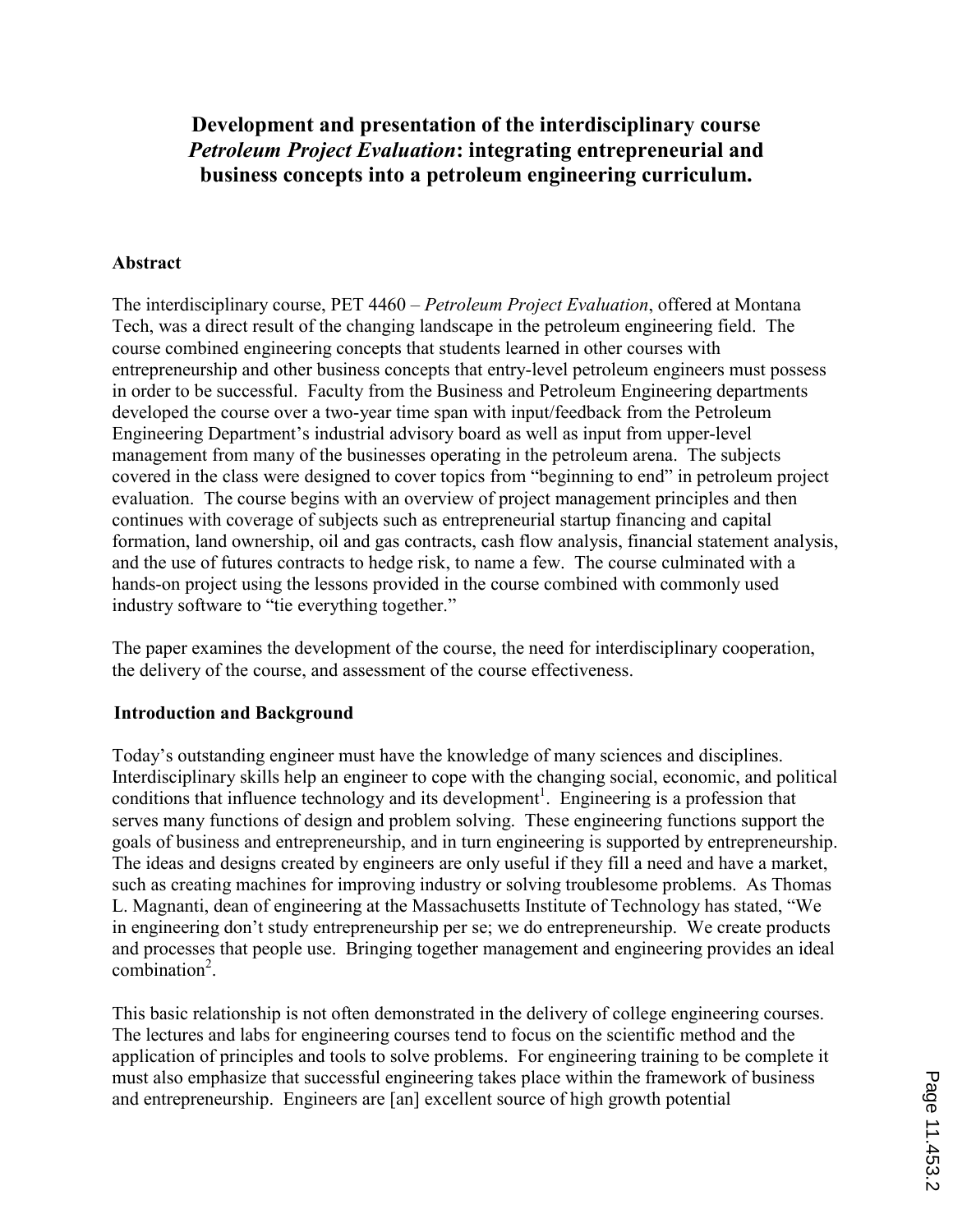entrepreneurial and technology commercialization ventures, with their creative product and technology ideas<sup>3</sup>. However, a recent study of executives in design and construction found that 65% of the executives had an engineering background and their analytical skills were not focused on the traditional business focus of finance, accounting, organizational behavior, law, marketing, and human resources<sup>4</sup>. Engineering and technology students are increasingly more interested in creating their own companies, but do not traditionally have the [entrepreneurial] skill sets necessary to evaluate opportunities and create successful businesses. The rate of success in bringing undergraduate, graduate, and professional engineered products to market has been hindered by a lack of business expertise<sup>5</sup>. The PET 4460 class developed at the Montana Tech of the University of Montana was designed to emphasize this crucial relationship of engineering and entrepreneurship.

Webster's dictionary defines an entrepreneur as "one who organizes, manages, and assumes the risk of a business or enterprise." Traditional engineering curricula are typically weak in entrepreneurship studies. Instruction in engineering theory and practice is present in all engineering classes, but too often the links between engineering methods and business and entrepreneurial needs are not addressed. Although few students go to work, immediately after graduation, for a small company (or start one themselves) [any entrepreneurial] skills that they learn are valuable in large companies as well, such as IBM, which is organized into units where entrepreneurship is encouraged<sup>6</sup>. Gifford Pinchot coined the term *intrapreneur* in 1985 to describe this new paradigm of releasing the entrepreneurial spirit within an established corporation. Whether the objective is to develop individual entrepreneurs or to inculcate intrapreneurship in a company there is clearly a need for courses such as Montana Tech's PET 4460.

One of the objectives of Montana Tech's interdisciplinary course, PET 4460, Petroleum Project Evaluation, is to introduce senior-level petroleum engineering students to the concept of entrepreneurship by exposing the students to the "big picture" of how their engineering decisions tie into their company's profitability. More specifically, the constantly changing landscape of the worldwide petroleum industry (i.e. - reengineering, mergers, and downsizing) has created an environment in which young engineers will be expected to demonstrate intrapreneurship and leadership, by dealing with business issues and implementing policies that will contribute to the company's success and bottom-line.

## Genesis of Pet 4460 - Petroleum Project Evaluation

When he became department head in 2003, one of the first endeavors that Professor John Evans participated in was to travel to the board rooms and offices of the companies that hire Montana Tech petroleum engineering graduates. These companies ranged from major petroleum firms (Chevron/Texaco, Shell, Exxon/Mobil), to larger independents (Burlington, Anadarko) as well as service companies (Schlumberger, Halliburton). Evans wanted to discern what Montana Tech could do to make its petroleum engineering graduates a "better product." The overwhelming number of responses from company representatives fell into three areas: new engineers need to be more proficient in business/economic analysis, petroleum engineering curricula needs to be more oriented towards the "business" of oil and gas and engineering students need to improve their communication skills. Evans took this information to his faculty members as well as faculty from Tech's Business department and the first iteration of the class was developed and presented to the departmental Industrial Advisory Board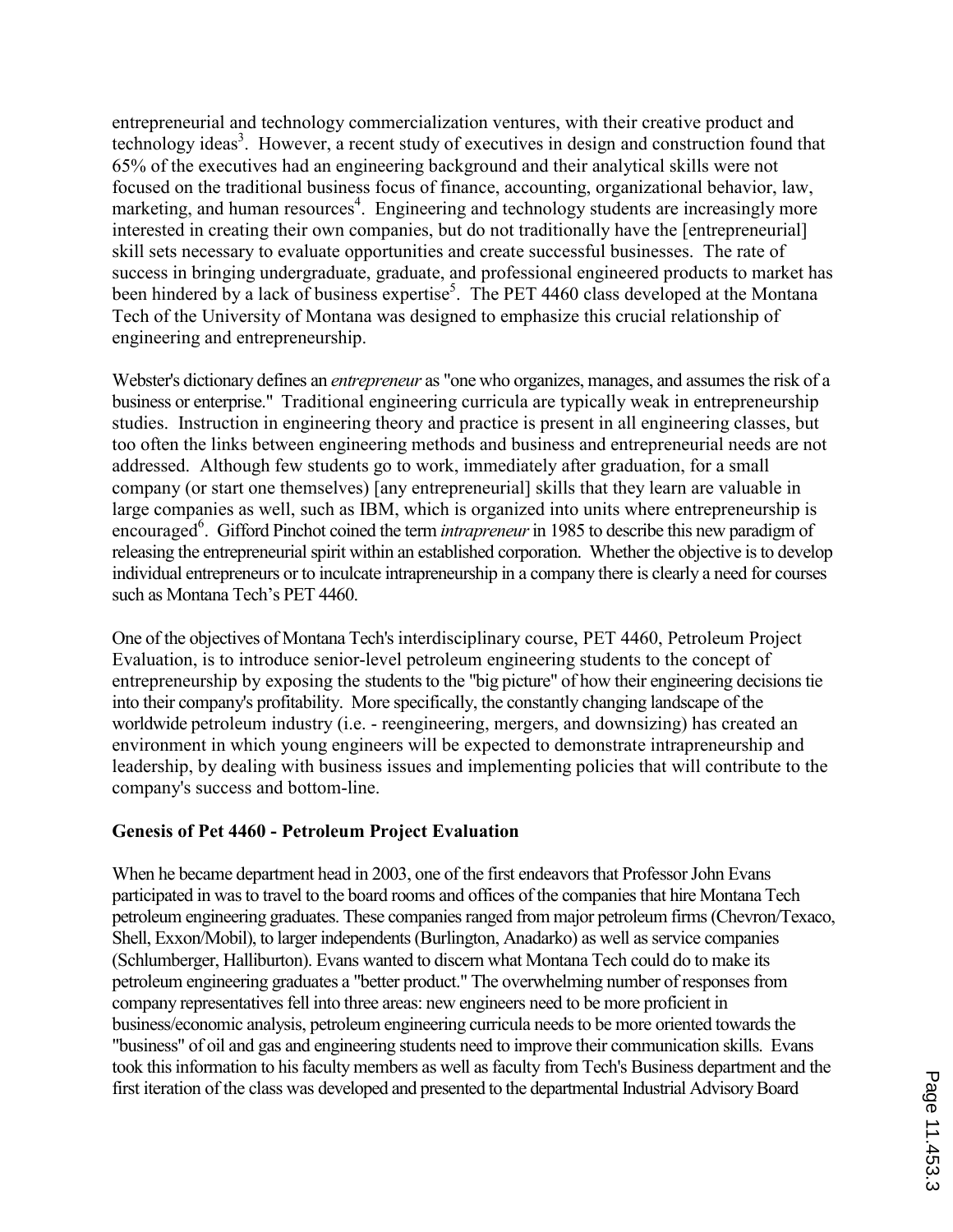(IAB) in 2004. The course was enthusiastically endorsed by the IAB, and, with further development, was first taught during the Spring Semester of 2005.

The notion of creating a course that would make engineers more aware of the business and entrepreneurial environment and creating more value for an entry-level engineer was one of the driving forces behind the development of the course. "This class is an attempt to prepare our petroleum engineering graduates for employment with a growing number of companies that require their employees to fulfill more than one job. It is our job as educators to give engineers a broader context to the foundation of engineering and exposing students to the entrepreneurial side of things is a major piece of the puzzle," says Evans. "Historically, Montana Tech graduates were quite adept at the technical side of things, but they needed a broader background in the ability to synthesize engineering data from a business perspective," continued Evans.

# History of Entrepreneurship Education at Montana Tech

Entrepreneurial education at Montana Tech came about with the start of a movement by the school to diversity into programs that reflected the technologically based role and scope of the institution. The school has long enjoyed a heritage deeply rooted in engineering and particularly engineering in the extractive industries. Currently the school would be classified as a small comprehensive college with just fewer than 2,000 students. The engineering side represents about 50 percent of the student majors while the non-engineering students are able to select from a number of degree options including business, math, sciences, nursing, computer science, and others.

The business offerings have seen some significant changes over the past two decades. Montana Tech offered students a fairly traditional business administration until the late 1980s when the Board of Regents required the campus to phase out the degree. For a number of reasons, including the state-funding model, Tech decided to pursue other business related degrees. Starting in 1990, the Department of Business and Information Technology (BIT) developed a bachelor's degree program titled "Technology and Business Development," which the framers purposely designed as entrepreneurial type program that matched the role and scope of the university as well as a program that did not directly compete with the business administration programs offered at the neighboring state funded campuses. The business department wasn't particularly fond of the name of the new business program and in the late 1990's the opportunity presented itself to change the business offerings at the school and Montana Tech started the new century by offering a bachelors program in Business and Information Technology with three options including Business Information Systems, Management, and Entrepreneurship.

Historically, the entrepreneurship program at Montana Tech has been led by an individual professor, which appears to be the case in many entrepreneurship programs<sup>7</sup>. Looking into the future, Solomon, et al. described a changing pedagogy based on the broadening market interest in entrepreneurial education, which partially explains this current interdisciplinary course offered by the petroleum engineering and BIT departments<sup>8</sup>. This class appears to have the potential for growth as the engineering programs at Montana Tech are currently making changes based on the recommendations of the Accreditation Board for Engineering and Technology (ABET) for additional management and entrepreneurship coursework in the curriculum.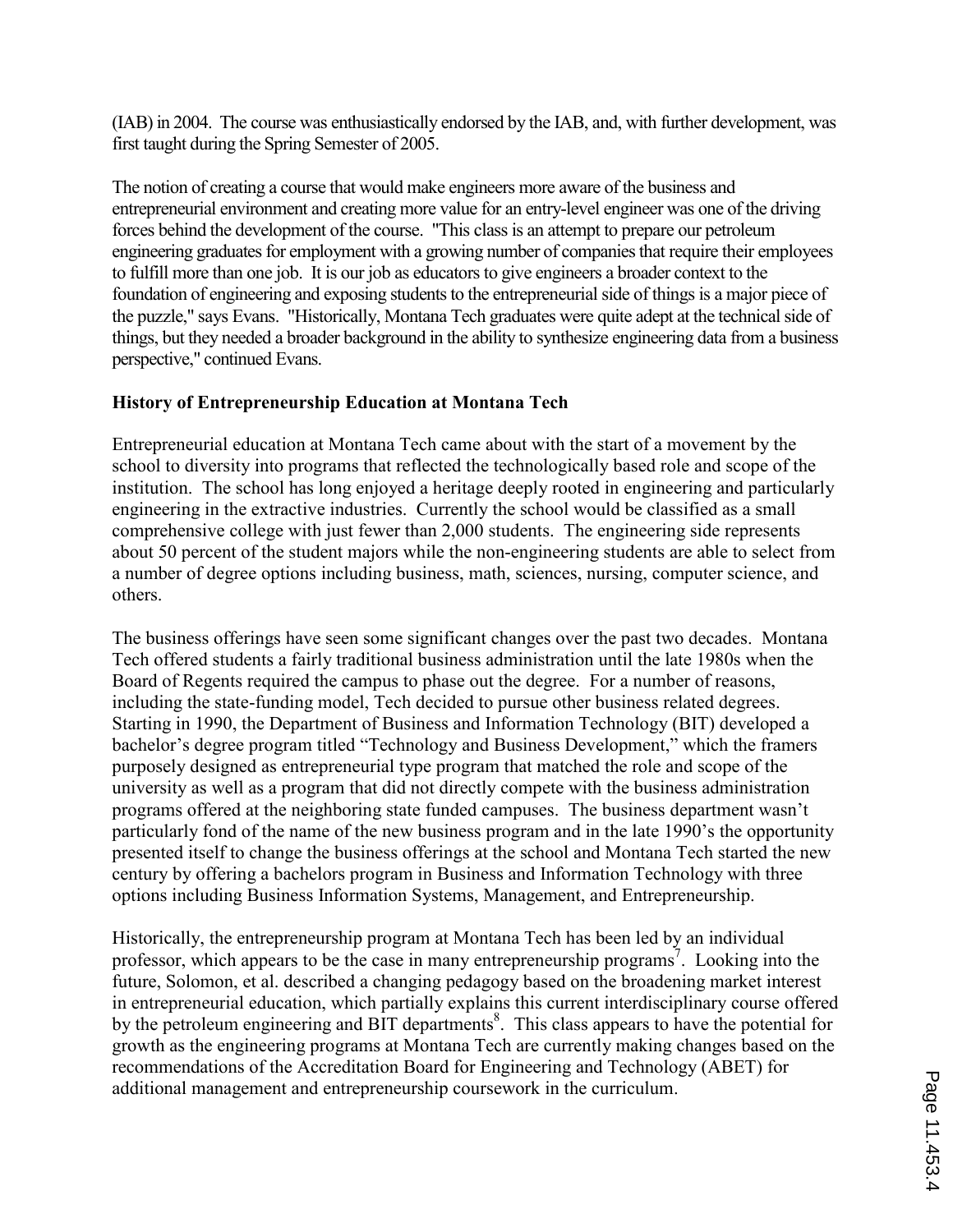### The Course – Pet 4460

An array of pertinent petroleum engineering and business topics were included in PET 4460, Petroleum Project Evaluation. The topics ranged from land ownership and reservoir estimation to methods of financing, financial statement interpretation and cost accounting. The subject matter was selected to provide practical information needed by entry-level petroleum engineers, based on the previously discussed input from the petroleum industry and from discussion/planning sessions by a representative group from the Business and Petroleum Engineering Departments. Table 1, PET 4460 – Petroleum Project Evaluation Course, contains a list of the major topics and subtopics, along with the department responsible for delivering the subject matter.

A complete project evaluation was an integral part of this course. The class project utilized PEEP®, a widely used industry software package for economic evaluations. PEEP® software is industry specific software that generates production and economic information for decision making purposes for oil and gas companies. Not only did it contribute to a substantial part of the student's grade, but also it tied many of the different subject areas together. It helped demonstrate to the students how the engineering and business aspects were related and often dependent on the other (e.g., information regarding financing or costs was needed in order to make engineering decisions). The students were required to work in teams, as is common in industry. The experience of allocating work and being responsible for completing tasks on schedule and reporting back to the group was invaluable to the students.

The evaluation project consisted of information regarding possible investments in five oil and/or gas fields, each a different field type and each with different levels of associated risk. The groups were to assume they were a small independent oil producer and were given a fixed cash reserve. They then calculated expected cash flow amounts for various field developments. In addition, they were allowed to seek financing through bank loans or equity partners. The groups' charge was to determine the "best" methods of development for the five fields that would yield the maximum total return on investment.

|   | Topic                                                           | <b>Responsible Dept.</b> |
|---|-----------------------------------------------------------------|--------------------------|
|   | Intro/Project Management – overview of how it all fits together | Petroleum                |
|   |                                                                 |                          |
|   | Land Ownership                                                  | Petroleum                |
|   | Oil & Gas leases (rights $\&$ obligations)                      |                          |
|   | Working interests<br>٠                                          |                          |
|   | Royalty and Override interests                                  |                          |
|   | Net Revenue interests                                           |                          |
|   | Government concessions & licenses                               |                          |
|   |                                                                 |                          |
| 3 | O&G Contracts                                                   | Petroleum & Business     |
|   | Joint Operating Agreement - w/attachments (AFE, Ops cost & OH)  |                          |
|   | Unit Agreement                                                  |                          |
|   | Farmout Agreement - payout provisions, non-consents             |                          |
|   | Legal rights and obligations of Operator and Non-Operator       |                          |

Table 1. PET 4460 – Petroleum Project Evaluation Course list of topics and subtopics.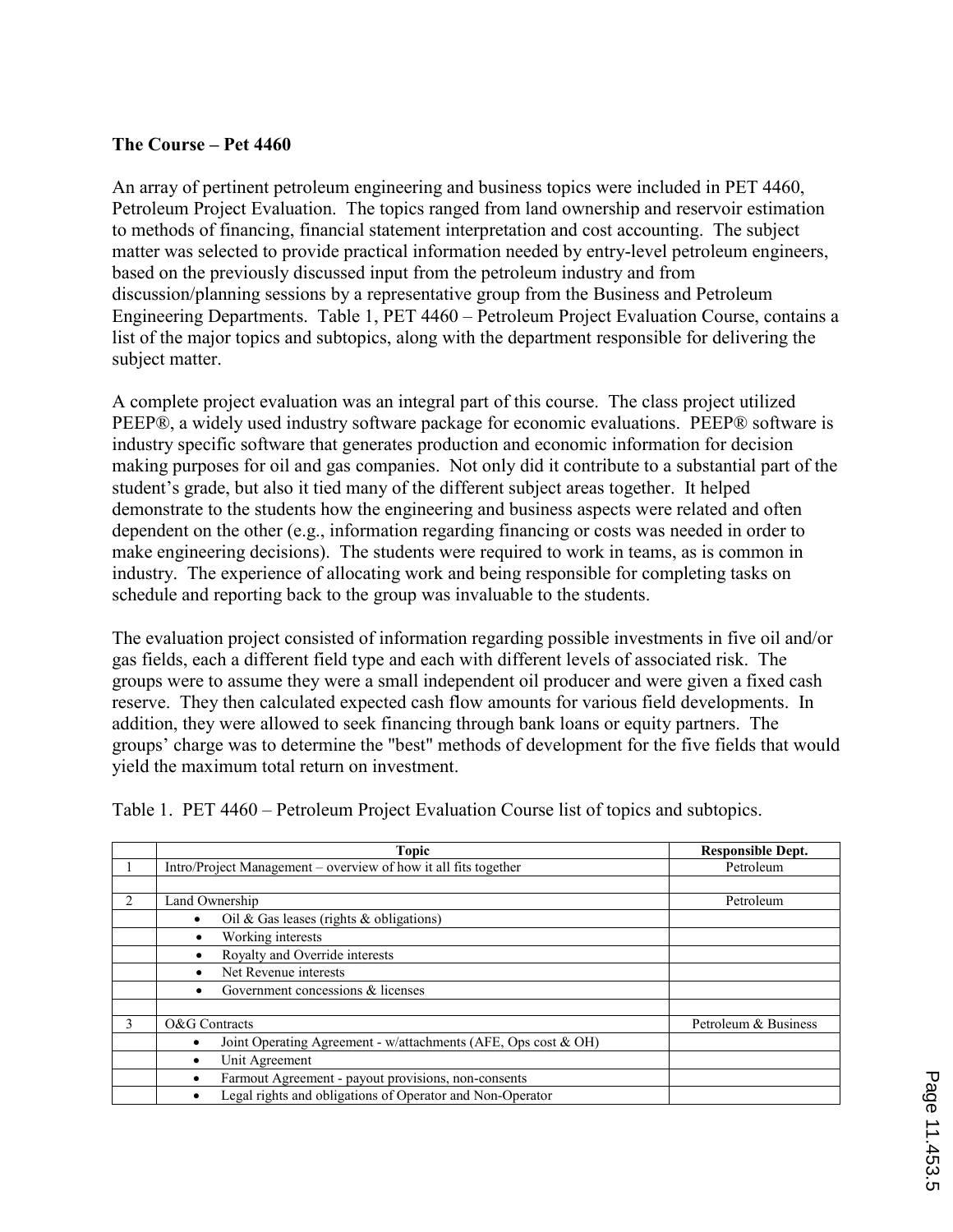| $\overline{4}$ | Regulations                                                                       | Petroleum/Speaker    |
|----------------|-----------------------------------------------------------------------------------|----------------------|
|                | Well Spacing<br>$\bullet$                                                         |                      |
|                | Permitting<br>$\bullet$                                                           |                      |
|                | Reporting<br>$\bullet$                                                            |                      |
|                | Environmental protection<br>$\bullet$                                             |                      |
|                | <b>OSHA</b> Safety<br>$\bullet$                                                   |                      |
|                | Other<br>$\bullet$                                                                |                      |
|                |                                                                                   |                      |
| 5              | Oil & Gas Reserves                                                                | Petroleum            |
|                | Estimation methods (volumetric, material balance, simulation models)<br>$\bullet$ |                      |
|                | Reserve Categories (proved, probable, possible)<br>$\bullet$                      |                      |
|                | Reserve reporting (SEC, financial lenders, partners)<br>$\bullet$                 |                      |
|                | Engineering ethics and responsibility<br>$\bullet$                                |                      |
|                |                                                                                   |                      |
| 6              | <b>Production Performance</b>                                                     | Petroleum            |
|                | O&G production estimating methods (PEEP)<br>$\bullet$                             |                      |
|                | Correlation with reserves<br>$\bullet$                                            |                      |
|                | Economic limit determination<br>$\bullet$                                         |                      |
|                |                                                                                   |                      |
| 7              | Timing                                                                            | Petroleum            |
|                | Capital investment timing<br>$\bullet$                                            |                      |
|                | Start of production timing<br>$\bullet$                                           |                      |
|                | Impact of timing changes<br>$\bullet$                                             |                      |
|                |                                                                                   |                      |
| 8              | Financing                                                                         | <b>Business</b>      |
|                | Internal financing<br>$\bullet$                                                   |                      |
|                | <b>Bank</b> financing<br>$\bullet$                                                |                      |
|                | Venture capital<br>$\bullet$                                                      |                      |
|                | Partnerships<br>$\bullet$                                                         |                      |
| 9              | Price Forecasting - read journals, look up prices                                 | Petroleum & Business |
|                | Commodity pricing - spot markets<br>$\bullet$                                     |                      |
|                | Forecast sources<br>$\bullet$                                                     |                      |
|                | Pricing contracts<br>$\bullet$                                                    |                      |
|                |                                                                                   |                      |
| 10             | Costs                                                                             | Petroleum & Business |
|                | Capital costs (tangible & intangible)<br>$\bullet$                                |                      |
|                | Expense costs<br>$\bullet$                                                        |                      |
|                | Accounting methods<br>$\bullet$                                                   |                      |
|                | Severance taxes<br>$\bullet$                                                      |                      |
|                | Ad Valorum taxes                                                                  |                      |
|                |                                                                                   |                      |
| 11             | Capital Recovery                                                                  | <b>Business</b>      |
|                | Depletion<br>$\bullet$                                                            |                      |
|                | Depreciation<br>$\bullet$                                                         |                      |
|                | Amortization<br>$\bullet$                                                         |                      |
|                |                                                                                   |                      |
| 12             | Financial Statements - income, cash flow, balance sheet                           | <b>Business</b>      |
|                | Income statement<br>$\bullet$                                                     |                      |
|                | $\bullet$<br>Cash Flow statement                                                  |                      |
|                | <b>Balance Sheet</b><br>$\bullet$                                                 |                      |
|                | Data sources for investment evaluation<br>$\bullet$                               |                      |
|                |                                                                                   |                      |
| 13             | Cash Flow Analysis (PEEP software from Schlumberger)                              | Petroleum & Business |
|                | Spreadsheet setup                                                                 |                      |
|                | Common features<br>$\bullet$                                                      |                      |
|                |                                                                                   |                      |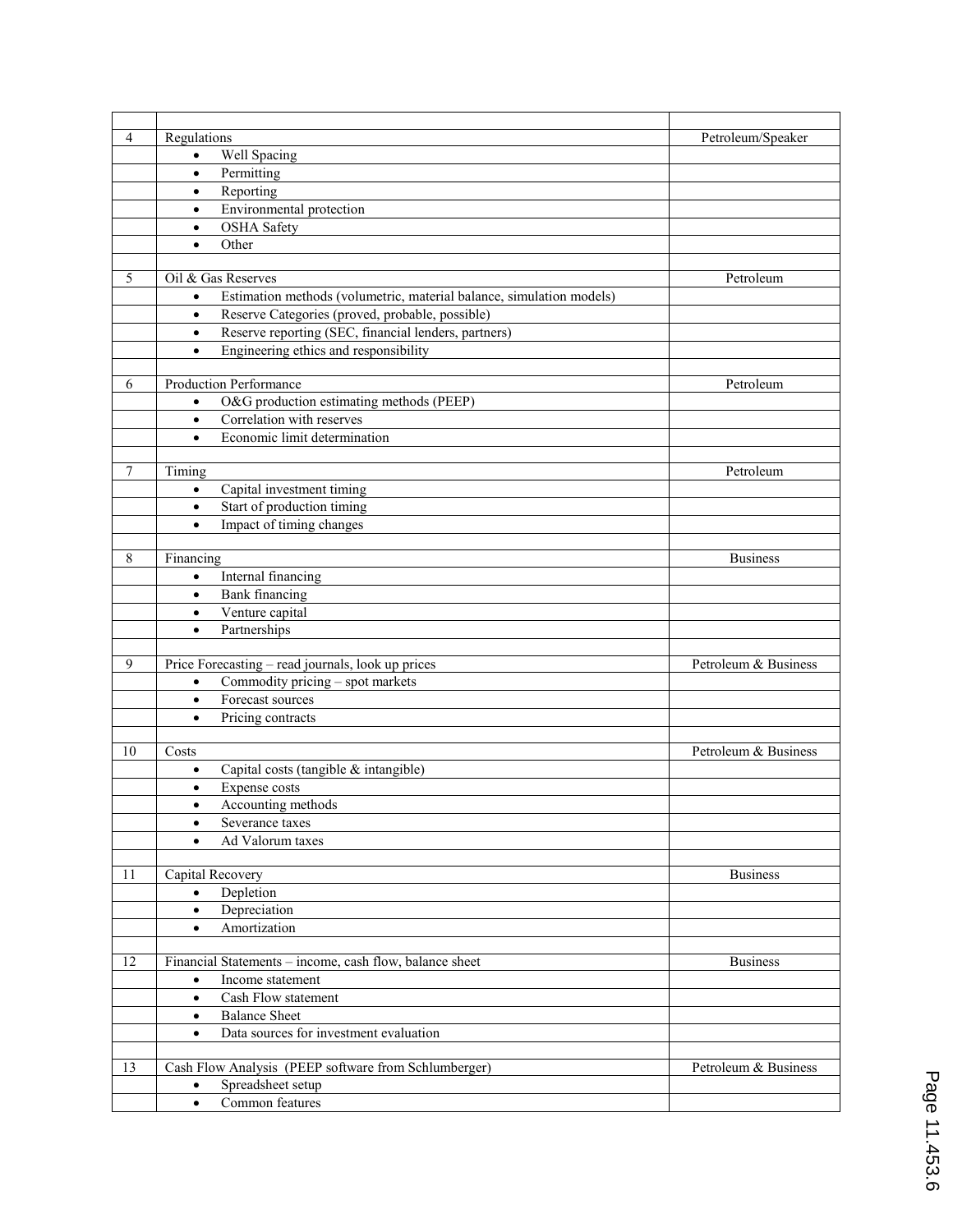|                 | Industry software<br>$\bullet$          |                      |
|-----------------|-----------------------------------------|----------------------|
|                 | State & Federal income tax<br>$\bullet$ |                      |
|                 |                                         |                      |
| 14              | Time Value of Money                     | <b>Business</b>      |
|                 | Net Present Value<br>$\bullet$          |                      |
|                 |                                         |                      |
| 15              | Economic Indicators                     | <b>Business</b>      |
|                 | <b>NPV</b><br>$\bullet$                 |                      |
|                 | <b>IRR</b><br>$\bullet$                 |                      |
|                 | <b>ROI</b><br>$\bullet$                 |                      |
|                 | Payout<br>$\bullet$                     |                      |
|                 |                                         |                      |
| 16              | <b>Risk</b>                             | <b>Business</b>      |
|                 | Analysis methods<br>$\bullet$           |                      |
|                 | <b>Decision Trees</b><br>$\bullet$      |                      |
|                 | Monte Carlo simulation<br>$\bullet$     |                      |
|                 | Available S/W<br>$\bullet$              |                      |
|                 |                                         |                      |
| 17              | Sensitivity                             | Petroleum & Business |
|                 | Analysis methods<br>$\bullet$           |                      |
|                 | Tornado charts<br>$\bullet$             |                      |
|                 |                                         |                      |
| $\overline{18}$ | Project Management                      | Petroleum            |
|                 | Planning<br>$\bullet$                   |                      |
|                 | Budgeting<br>$\bullet$                  |                      |
|                 | Scheduling<br>$\bullet$                 |                      |
|                 | Implementing<br>$\bullet$               |                      |
|                 | Operating<br>$\bullet$                  |                      |
|                 | Follow-up<br>$\bullet$                  |                      |
|                 |                                         |                      |
|                 |                                         |                      |

#### Assessment

This section of the paper looks at the course requirements used to assess the students as well as provides a summary of the overall assessment of the course by the students and the instructors. The student assessment focused on the students' perceptions of the value of the course, as well as the role of the course in promoting general business and entrepreneurial thinking.

#### Assessment of the Students

The grades assigned to the students were based upon various small homework assignments, three exams, and the presentation of a major group project that employed industry related software. The homework was generally problem-based examples that emphasized discussion points from the lecture. The professor who assigned the homework was responsible for grading the work and for assigning an appropriate point value for the assignment.

The first two exams were oral exams based on a series of questions that were distributed a week prior to the exam. The faculty determined oral exams to be excellent real world experiences that will prepare the students for the near-term challenges of job interviews, field internships, as well as on the job briefings or presentations to colleagues and/or management. The students were required to think on their feet and approach this assessment like they would a formal job interview or management presentation.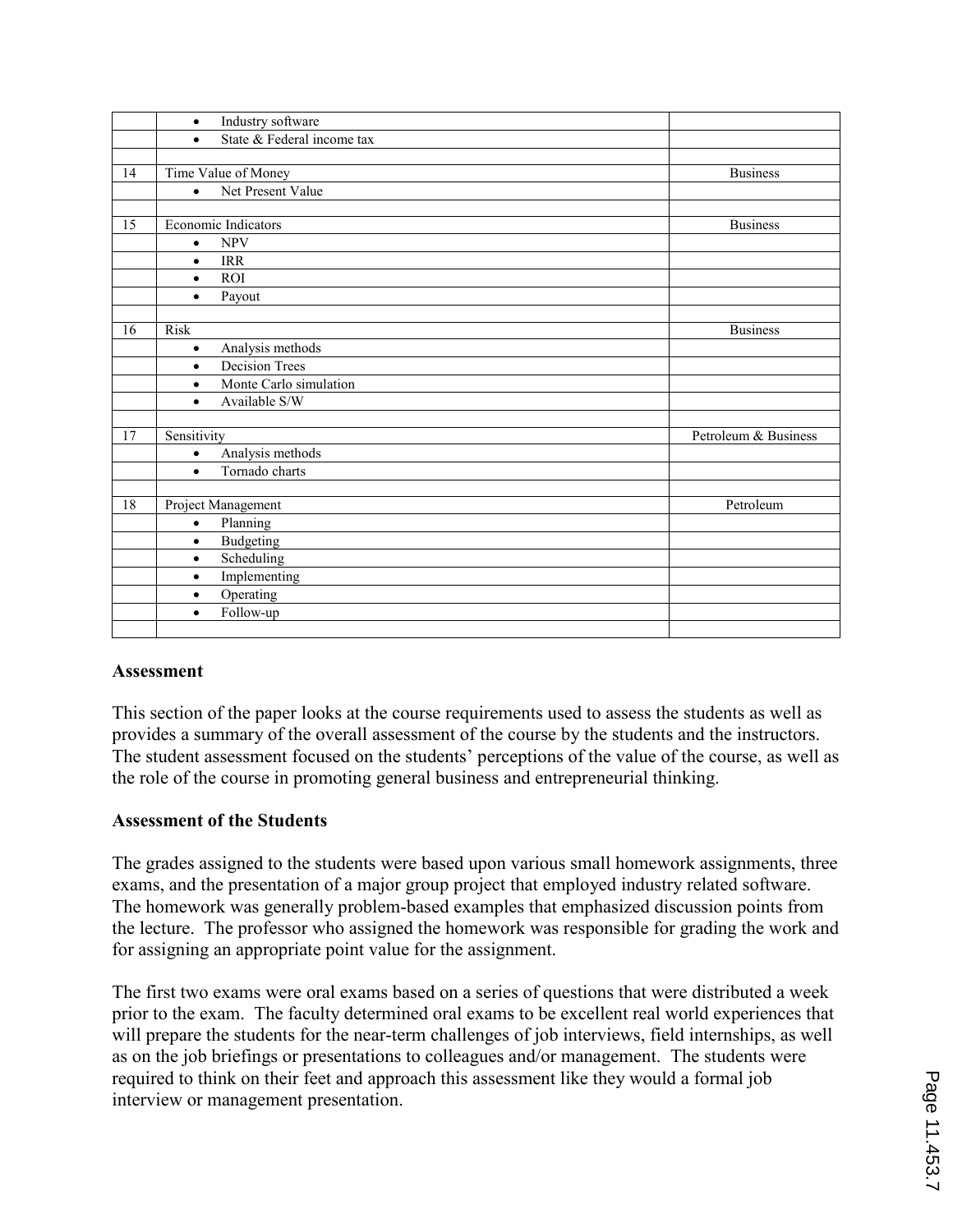To prepare for the oral examinations, the students were assigned to a specific group and it was the responsibility of that group to develop answers to each of the questions. The same exam questions were given to each group. During the oral examination, each individual randomly drew a question and was required to develop and present an answer without the aid of her or his group. The professor who assigned the question was allowed to ask follow up questions related to the material in order to make a judgment as to how well the individual student understood the material. Again it was required that the individual answer the question without the aid of the other group members.

For the oral examinations, the students were rated by the professors on each of the following criteria: 1) knowledge of the topic (did they understand the topic), clarity of communication (did they sufficiently answer the question, was the answer clear and concise), and appearance and delivery (did they stay within the time limit, did they use proper speech, appropriate gestures, appropriate dress).

The third exam, completed during the final week of the semester, was a written take-home exam and it contained questions similar to the previous oral exams. Each of the professors graded the questions they assigned.

The required presentation by the students communicated their results from a project using PEEP® software. The students were given two training sessions, led by a company representative, in the use of the software toward the middle of the course and were required to make their presentation at the end of the coursework. This presentation to two members of the faculty included the engineering and entrepreneurial elements discussed in the course. One business faculty member and the head of the Petroleum Engineering department evaluated the presentations for their thought, creativity, application of learning, and their ability to convince a hypothetical management team of their project plan.

### Student Assessment of the Course

The students were given two opportunities to assess the course. The first assessment was part of the usual course evaluation process required by the college wherein the students where given a series of open-ended questions related to the course and topics within the course. The second assessment occurred six months after the completion of the course and was designed to address the material from the course after the student had gained experience in the petroleum industry either after taking permanent employment or working over the summer in an internship program.

The first assessment allowed the students to address specific items about the course related to topics covered, the use of multiple faculty members, and suggestions related to improving the content of the course. In the initial student assessment, a clear majority of the students stated that the PEEP® software, and the related project, was the most valuable course topic. The students were also asked about the least valuable topics and a clear majority of the students stated that the business content were the least valuable. Items not considered as valuable to the students included such topics as business basics, cost and curve analysis, and financial statements. The students also questioned the worth of specific business topics such as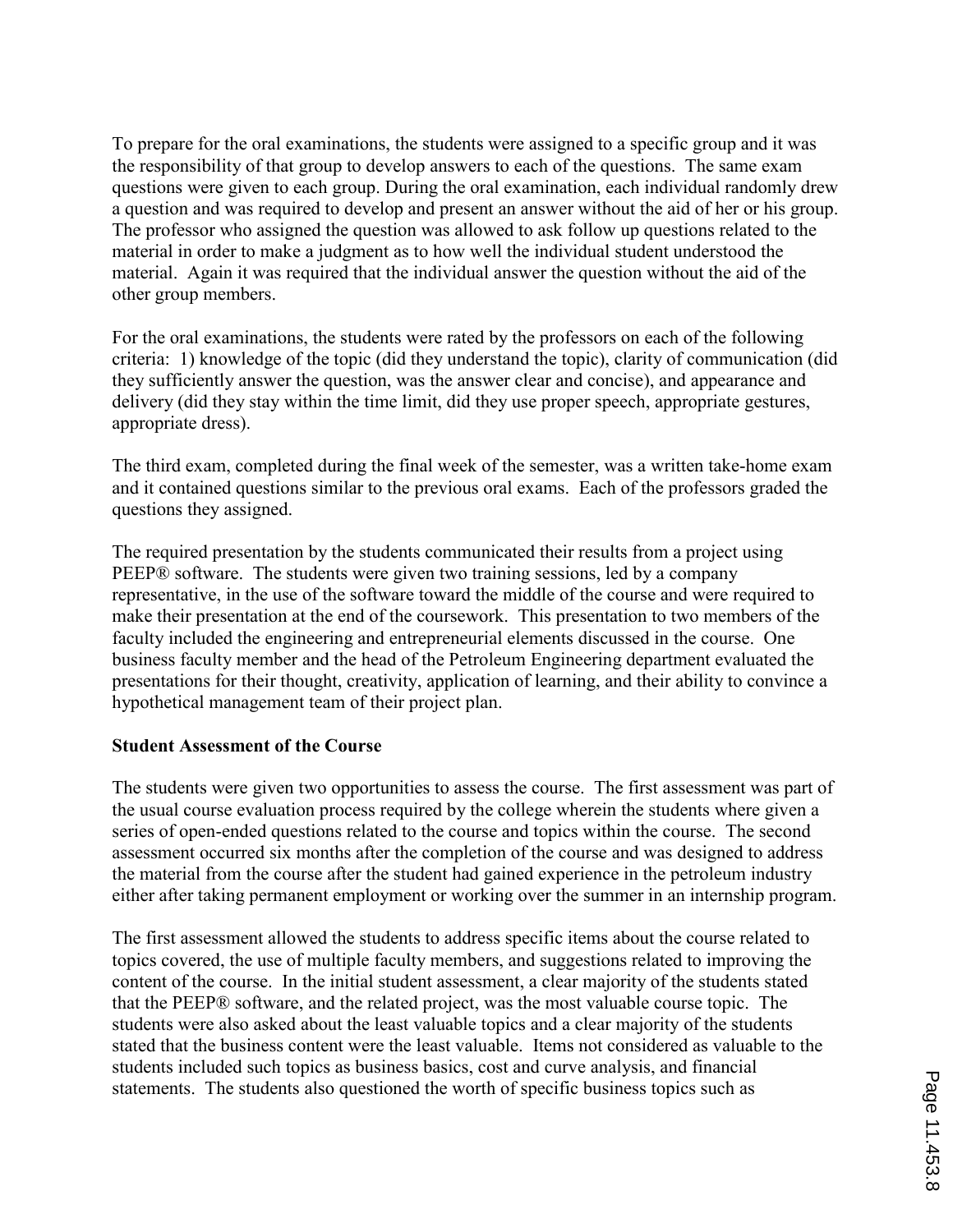depreciation, project management, options, and price forecasting. A minority of students questioned the value of the lectures related to starting businesses, and equity markets, stating these items will not apply immediately after entering the work force.

The students generally gave a favorable review to the use of multiple faculty members in the first assessment. A majority of the comments generally stated that it was beneficial because it kept the class interesting. More specifically a majority of the students agreed that it was helpful to have a faculty member presenting topics from her or his area of specialization. The single negative comment, regarding multiple faculty members, addressed the need for increased collaboration among the professors in order to a smoother transition between topics.

Finally, the initial evaluation asked the students to list specific changes that would improve the course. The two prevailing items mentioned addressed the timing of topics and the equity of the oral examinations. A number of students stated that it would be beneficial to present the business related lectures at the beginning of the semester, as their required curriculum only allows them a minimal exposure to these topics. Additionally, a few students suggested that the PEEP® software project also be introduced at the beginning of the semester. A majority of the students opined that the oral exams were not fair, but it is interesting to note that only one student recommended doing away with the oral exams. The majority of the evaluations addressed the need for an improved oral exam process.

The second student assessment regarding the course was in the form of a focus group between willing students and four instructors. The students comprising the focus group included seven individuals still on campus that were able to meet with the instructors and participate in an indepth group discussion about the course and one graduate currently employed in the petroleum industry in the State of Texas, who was able to provide an individual view of the same questions. The focus group occurred six months after the initial course evaluation and was designed to specifically address the business topics in the course and whether the student's perceptions of the overall course had changed over time. All but one of the students had been subject to some employment experience in the industry either through permanent employment or an industryrelated summer internship.

The students in the focus group who had worked in industry were unanimous in stating that the class had benefits that they did not otherwise receive in their curriculum. A number of the student interns had been given actual projects to manage. Only one of the student interns had been on a job that did not require some degree of business or economic analysis. The students stated that the type of education provided in this course was necessary for them to effectively communicate between the office and the field. The students were quick to agree that the business concepts from the course were easily carried over to their jobs, which allowed them to get off to a running start. Also of note, one student mentioned that this course provided an understanding of business terminology that allowed this individual to possess additional confidence during job interviews as well as a differentiation of their Petroleum Engineering degrees from other schools offering similar programs.

The focus group was asked about the amount of overlap between the business component of this course and the business education received in other areas of their curriculum. The students that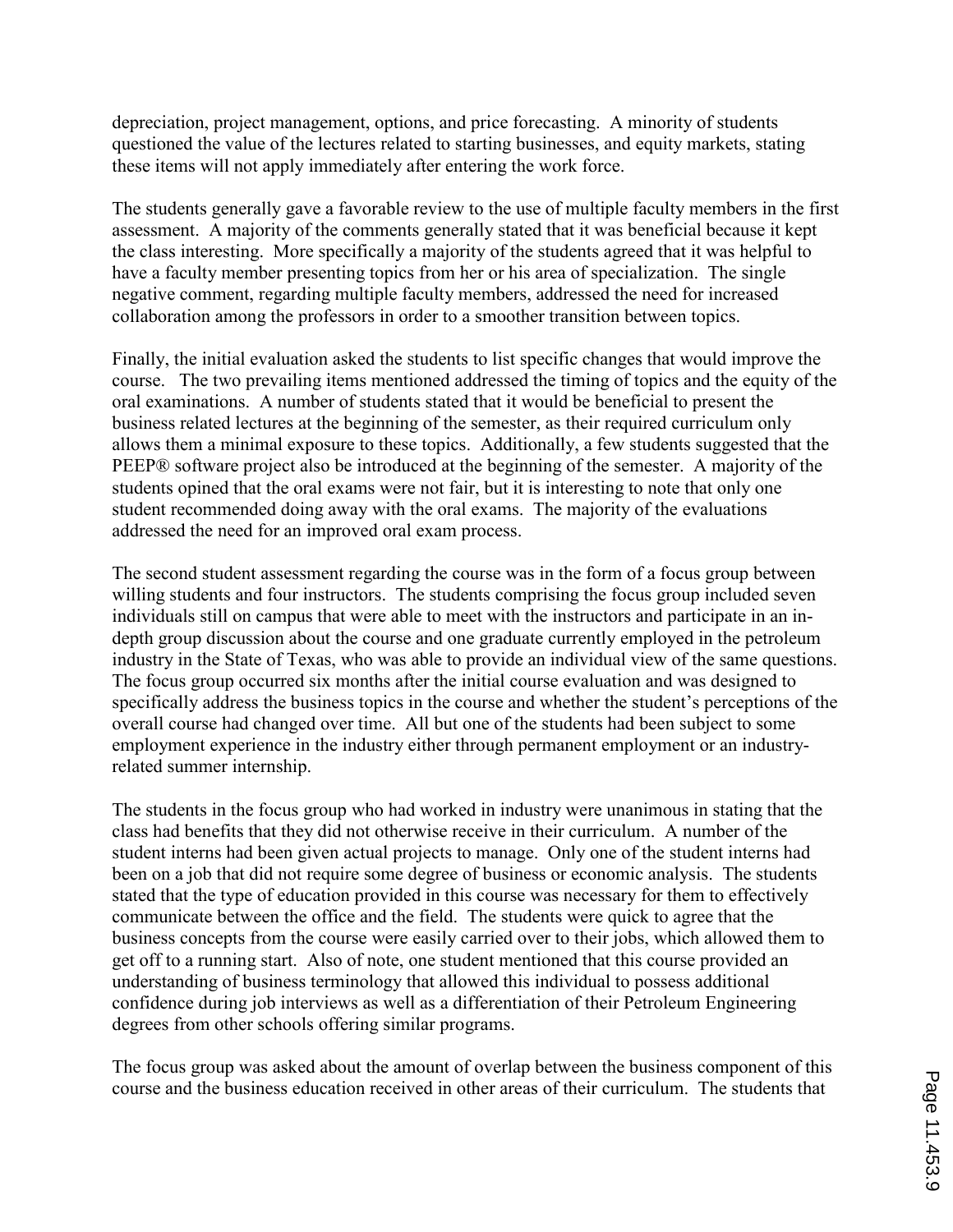confirmed the existence of an overlap were the students that are pursuing a business minor; historically about 10 percent of the petroleum students complete the business minor. However, these students did recognize the benefit of the material to the other petroleum engineering students.

The students in the focus group were then asked questions about the managerial and entrepreneurial aspects of the course and whether it had changed their thoughts regarding career possibilities. Six of the eight (75%) students envisioned a career in some sort of management function and again cited this course as adding value regarding the business and management side of the industry. Two of the students suggested that this course removed the fear of the unknown as to what is necessary to operate a business and it even instilled a sense of confidence as to possibly starting a new venture. While six of the eight aspired to a career in management, all eight basically understood the role of the entrepreneur and two of the students stated that they saw themselves taking the role of an entrepreneur within seven to ten years and that this class helped motivate them to explore business opportunities and understand the importance of developing business related networks within the industry.

Finally, the focus group was asked to assess the value of the course by rating its content on a scale of one to five with five being of highest value. The students were asked to provide a rating based upon their perspective at the completion of the course six months ago as well as their current perception after gaining work experience in the industry. A summary is presented in table 2.

| <b>Historical Perspective</b> | <b>Current Perspective</b> |
|-------------------------------|----------------------------|
| (after completion of the      | (after work experience)    |
| course)                       |                            |
|                               |                            |
|                               |                            |
|                               |                            |
|                               |                            |
|                               |                            |
|                               |                            |
|                               |                            |
|                               |                            |

Table 2: Students' Rating of the Course  $(5 =$  highest value,  $1 =$  lowest value)

The result of this assessment indicates that all but the first two students relate an increase in the perceived value of this course after they have gained some work experience in the industry. Additionally, it appears that most of the students see value in the course as seven of the eight students provided a rating of five or four.

## Assessment of the Course by the Instructors

The instructors scheduled a formal meeting to discuss potential changes for the course. Seven of the instructors met to discuss their thoughts as well as address the comments made by the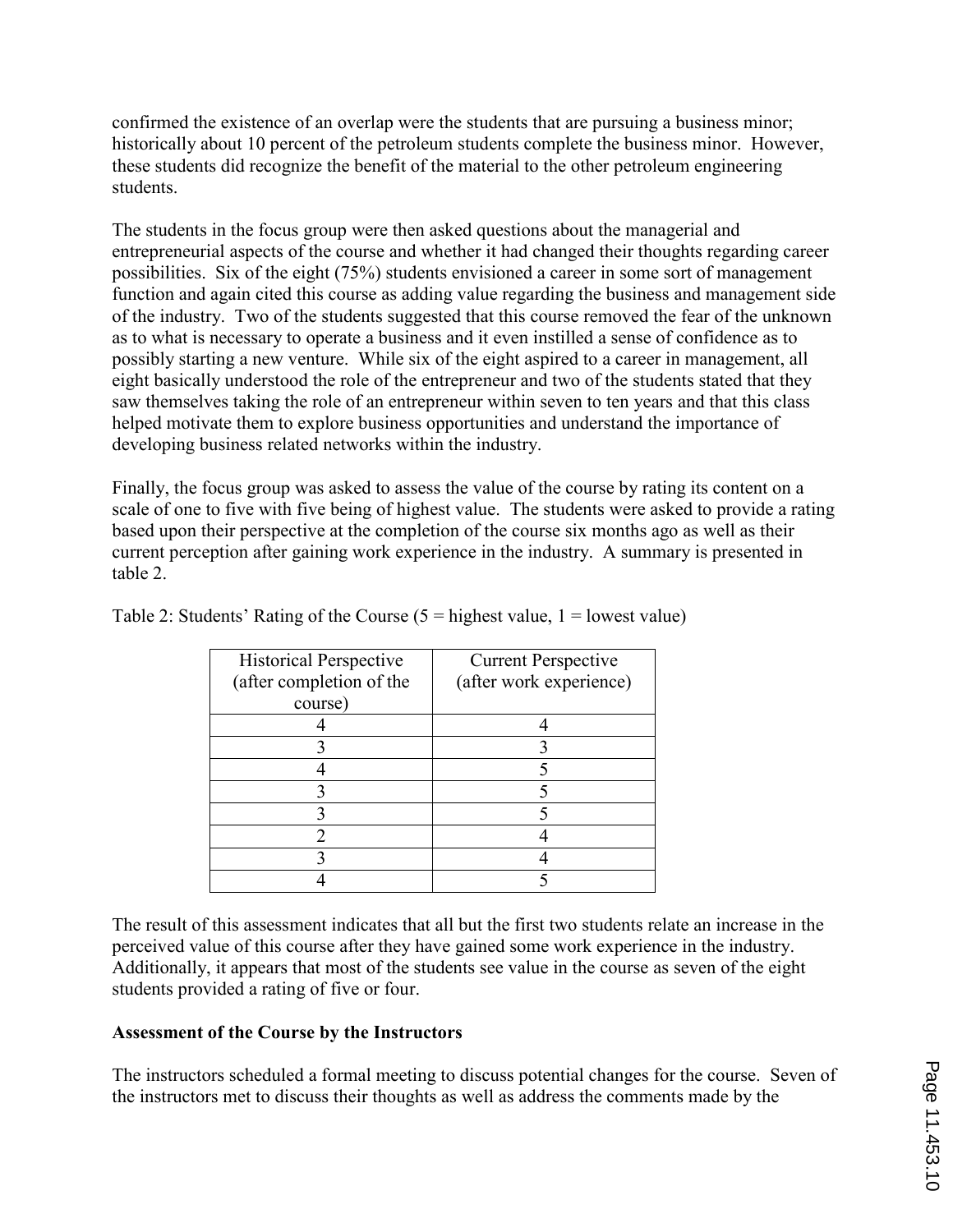students in the initial evaluation. The instructors agreed that for the most part the information presented in the course was valuable to the students but agreed to some changes in course content and student assessment, generally based on the comments provided by the students. In addition, the instructors discussed whether the other engineering disciplines on the campus of Montana Tech would benefit from adding such a course to their curriculum. It was the consensus of the instructors that that this would be the case.

### Lessons Learned and Conclusions

In summarizing the value of this course to the students and the faculty, there are numerous highlights. The faculty was successful at reaching a need of our graduates through a deliberate and focused interdisciplinary program built from the bottom up. Interestingly, administration had not asked for this course. The faculty had listened to the voices of industry and reacted to their needs. Don't wait for an administrative directive or for the curriculum review committee to act - - just do it!

As we reflect on the effect of this course from the perspective of the student, good things have been reported. In short, the student perspective can be summed up well with this quote from one of the first graduates of this program. Darren Gollehon (Montana Tech 2005) says, "in the business world you can be the best engineer that ever lived, but it doesn't mean anything if your projects are not economical."

Of special note was the student assessment of the value of the course. The view of the students regarding the value of the course changed quite dramatically over the six months from first assessment to the focus group. In the first assessment the students felt that studying anything outside of their narrow discipline was irrelevant while just a short six months later a significant majority felt the course content had a direct and positive impact on their immediate and longterm careers. This finding suggests that further research needs to be conducted into the perspective of the student. Understanding and interpreting student evaluation of coursework as well as overall program and curriculum review could be enhanced with this research.

Clearly, much more attention must be paid to presenting entrepreneurship and management topics as future engineers are developed and sent into the working world. Creativity and initiative, as accomplished by the PET 4460 course, on the campus of Montana Tech, is just one of the ways to make this happen. Engineering curriculums across the country need to be examined for their inclusion of courses designed to educate our future engineers in engineering entrepreneurship.

#### Bibliography

1. Suhir, Ephraim. (2004) Crossing the lines. Mechanical Engineering, 126(9), 39.

2. Tan, Lay Leng. (2005) Of engineers and entrepreneurs. Innovation, 5(3), 66-69.

3. D'Cruz, C. and O'Neal, T. (2003) Turning engineers into entrepreneurs. National Collegiate Inventors and Innovators Alliance 2003 Conference. [URL] http://www.nciia.org/cd/public/htmldocs/papers/turning.pdf